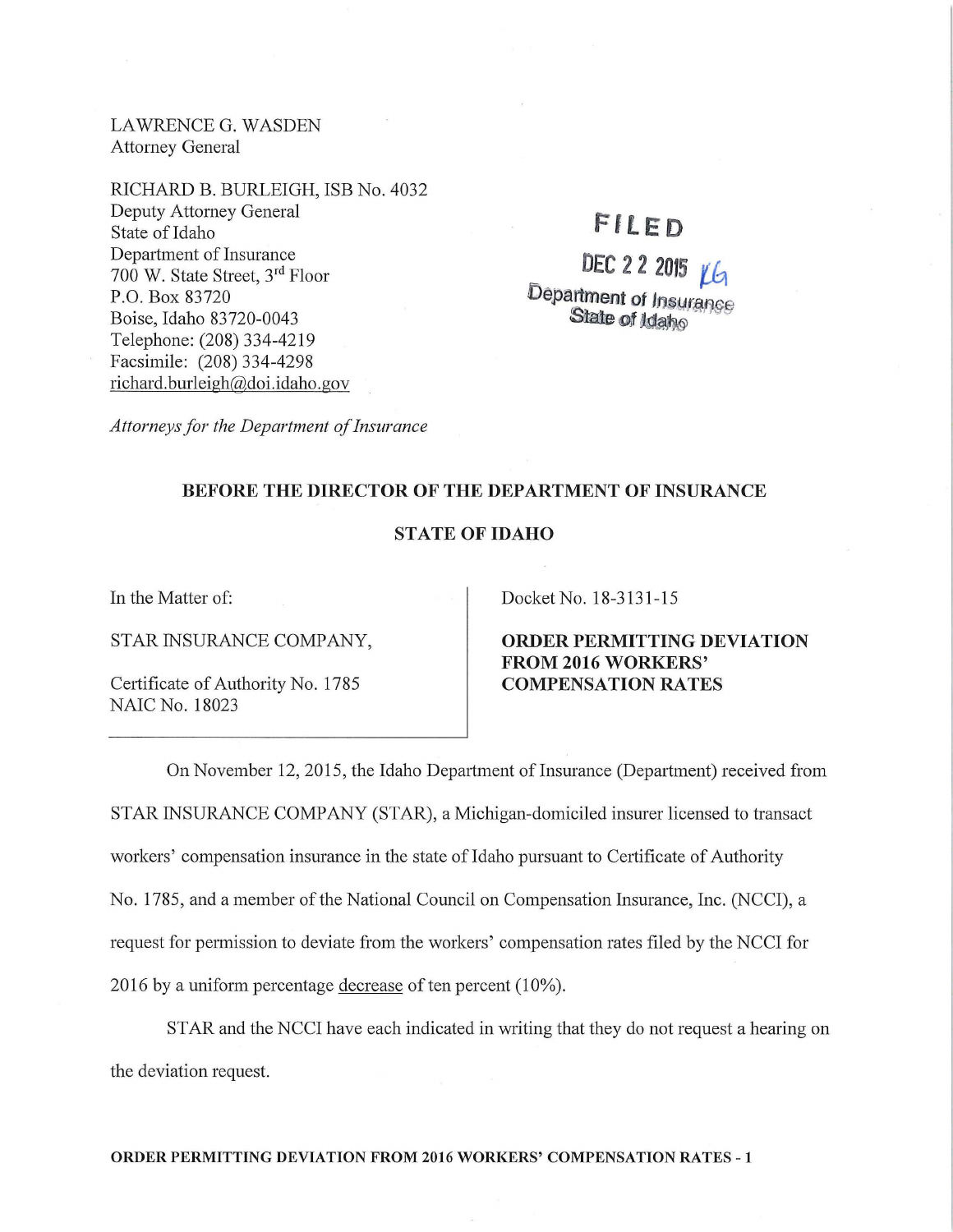The Department's Director (Director), having reviewed and being fully apprised of STAR's request to deviate from the Idaho workers' compensation premium rates filed by the NCCI for 2016, and the requirements of Idaho Code  $\S$  41-1614, has determined that the requested rate deviation is justified.

NOW, THEREFORE, IT IS HEREBY ORDERED, pursuant to Idaho Code§ 41-1614, that STAR's request to deviate by a uniform percentage  $\frac{decrease}{}$  of ten percent (10%) from the workers' compensation rates filed by the NCCI for 2016, exclusive of terrorism rates, is GRANTED. This deviation from the Idaho workers' compensation premium rates filed by the NCCI for 2016 shall take effect on January 1, 2016, and shall remain in effect for one year from that date unless terminated sooner with the approval of the Director.

DATED this **22** day of December, 2015.

STATE OF IDAHO DEPARTMENT OF INSURANCE

Ram L. Cameron

Director

**ORDER PERMITTING DEVIATION FROM 2016 WORKERS' COMPENSATION RATES** - 2